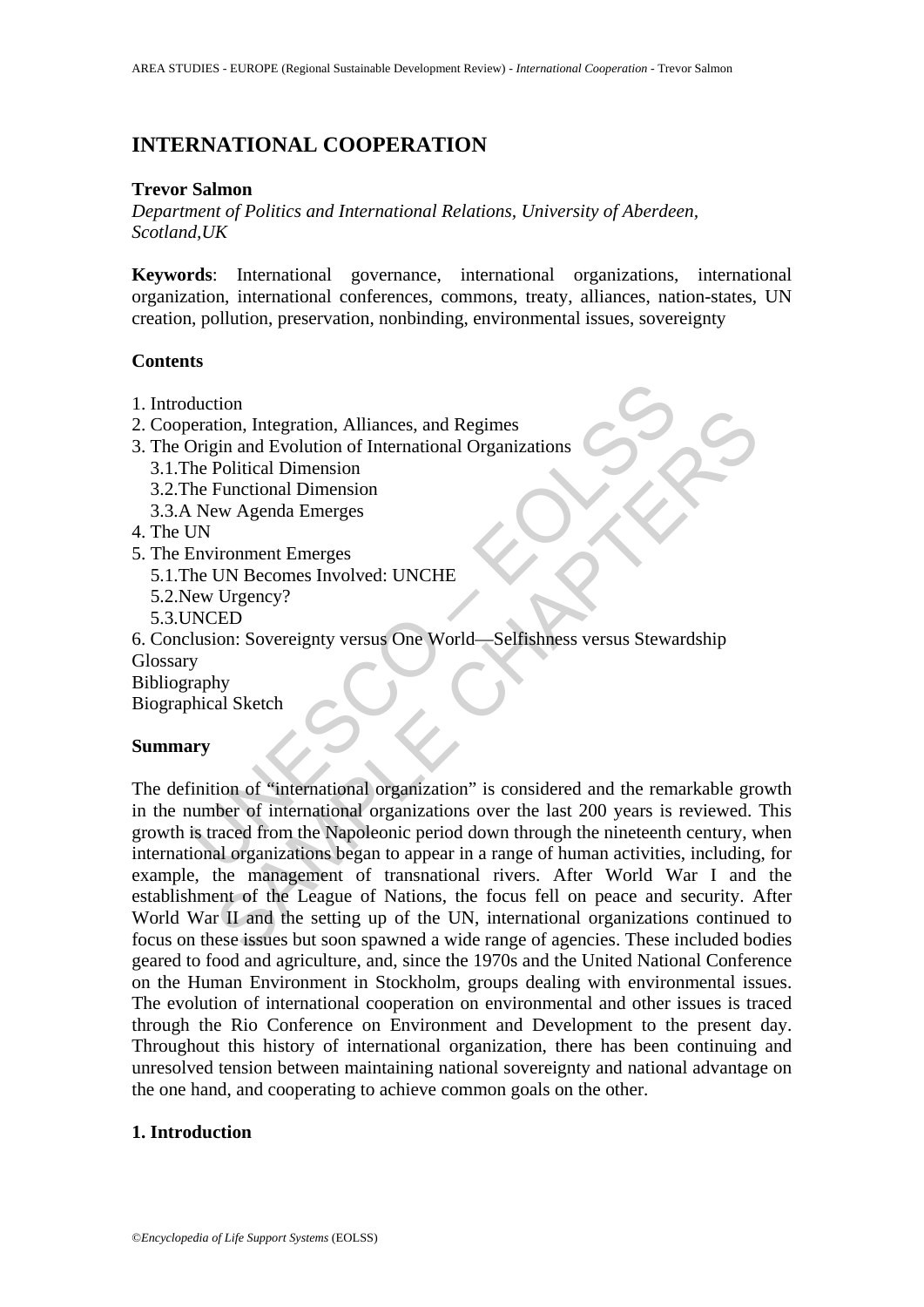In 1800 there were no international organizations. By 1909 there were only 37 international governmental organizations and 176 nongovernmental organizations, by 1977 there were 252 and 2502, respectively, and by the mid-1990s, 260 and 5732. Indeed, the Union of International Associations has calculated that this 5732 figure may be a gross underestimate and that if we use a broad definition, the figure might rise to more than 44 000. This begs the question of when is an international organization an International Organization. Some authorities have stressed that international *organization* is a process, while international *organizations* are a phase in that process, based on efforts at *organization* in which governments are involved.

and metally regularize, viole, and made weather almost logical<br>ations it is on the formal structured entities that they decide to insert<br>ations it is on the formal structured entities that they decide to insert<br>problem of roblem of distinguishing public governmental organizations from primental organizations, with about 95% of organizations belonging to the lithough the former are actually more important because they comprise station is bet In *organization*, the focus is on the manner in which actors in the international system interact and literally regularize, order, and manage their affairs together, while in *organizations* it is on the formal structured entities that they decide to institute. There is also the problem of distinguishing public governmental organizations from private nongovernmental organizations, with about 95% of organizations belonging to the latter category, although the former are actually more important because they comprise states. Another distinction is between those organizations that seek to be universal and open to all who meet certain criteria, and those that are avowedly regional. The UN is an example of the former. Its Charter states that "membership is open to all other peaceloving states which accept the obligations contained in this Charter and, in the judgment of the Organization, are able and willing to carry out these obligations." The European Union, on the other hand, restricts its membership to European states (which must satisfy additional criteria relating to democracy, human rights, and functioning market economies).

 For an international governmental organization (IGO) to exist, it is conventionally held that it must have:

- a basis of a formal instrument of agreement between governments
- include three or more states
- possess a permanent secretariat.

An international nongovernmental organization (INGO) according to the Union of International Associations must have:

- genuinely international aims, with the intention to cover at least three states
- voting rights from bodies or individuals from at least three states
- permanent headquarters, with a governing body and officer
- officers from different states over a period of time
- evidence that they lead an independent life
- evidence of activity
- be nonprofit-making toward its members
- funding should come from at least three members.

Some authorities have pointed out that it is also necessary to consider transgovernmental organizations. They relate to structure relationships among governmental actors that are not controlled by the central foreign policy organs of their governments. There are also BINGOs (Business International Nongovernmental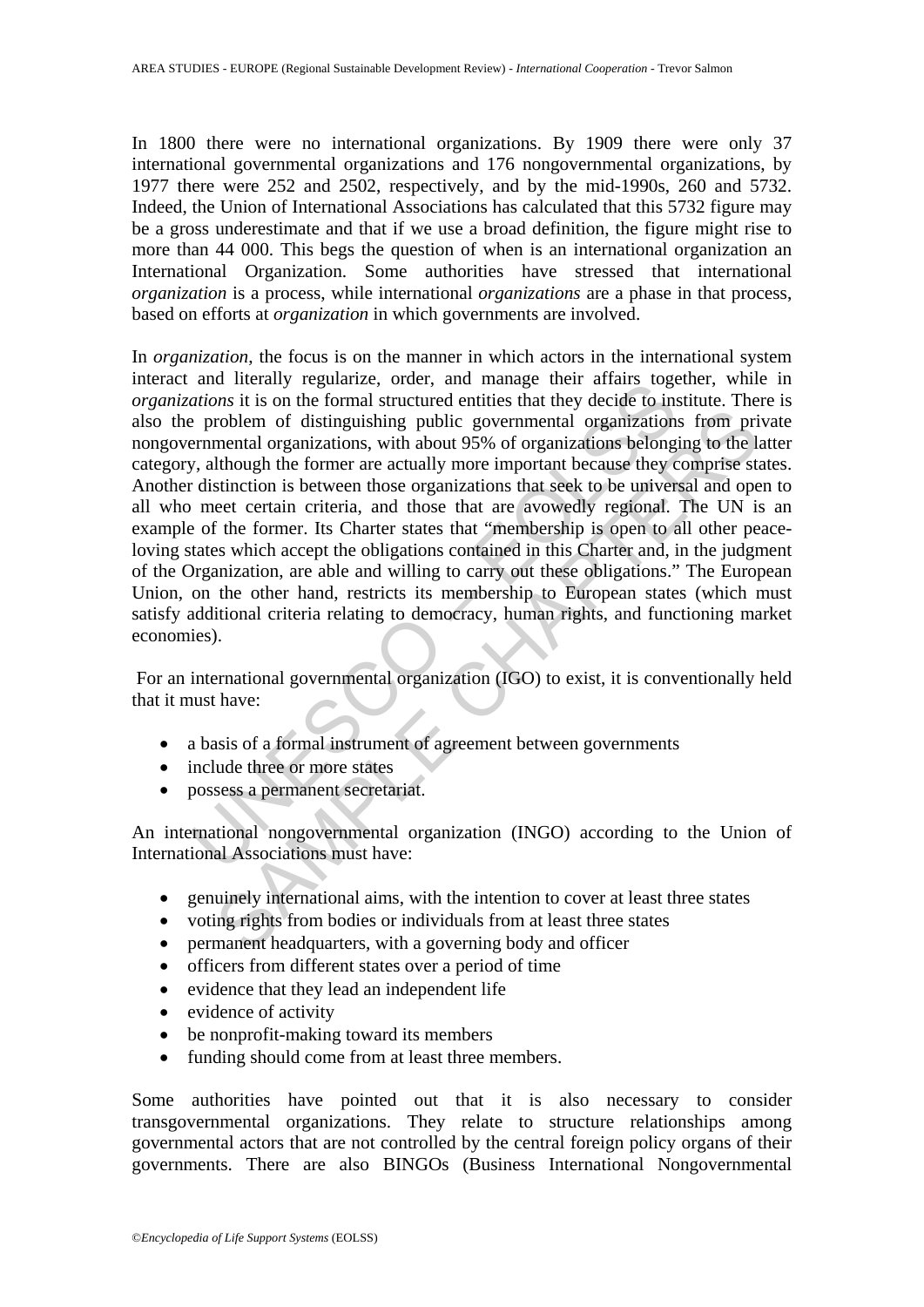Organizations), alternatively called multinational enterprises or corporations: MNES or MNCS. These tend not to be seen as true international organizations, because among other reasons, the UN does not recognize them as such, and they are motivated to make profits for the participants. Different authors have come up with different criteria for defining international organizations, but the definition given in the glossary is a commonly accepted one. For the most part the differences in definition relate to such issues as the number of states required, the questions of permanence or continuity, of secretariats and executive bodies, and of whether they are required to have a will of their own independent from that of their individual members.

(1975–1994) with the star mode tutal a peripated connection<br>tuesday with no secretariat or organization existing between con-<br>alsted until the Congress of Paris in November 1990, when it<br>ne gradual institutionalization of SAMPLE CONTROLL THE **20 PAGES** OF THIS [CH](https://www.eolss.net/ebooklib/sc_cart.aspx?File=E1-53-01)APTER,<br>
THE CONTROLL THE **20 PAGES** OF THIS CHAPTER,<br>
THE CHAPTER OF THIS CHAPTER,<br>
THE CHAPTER CHAPTER,<br>
THE CHAPTER CHAPTER,<br>
THE CHAPTER CHAPTER,<br>
THE CHAPTER,<br>
THE CHAPTER,<br>
THE There are some debatable cases such as the Conference on Security and Cooperation in Europe (1975–1994) which was no more than a peripatetic conference that held periodic review meetings with no secretariat or organization existing between conferences. This situation lasted until the Congress of Paris in November 1990, when it was agreed to begin the gradual institutionalization of the process, a development that culminated in the 1994 agreement to transform the CSCE into the Organization for Security and Cooperation in Europe.

- -
- -
- -

## TO ACCESS ALL THE **20 PAGES** OF THIS CHAPTER, Visit: http://www.eolss.net/Eolss-sampleAllChapter.aspx

#### **Bibliography**

Archer C. (1983). *International Organizations.* London: George Allen and Unwin. [This gives a good review of the subject, with definitions of terms and outlines of the evolution of international organizations.]

Barston R.P. and Birnie P. (1980). *The Maritime Dimension.* London: George Allen and Unwin. [This discusses the problems of managing the oceans and the international frameworks that have been developed in response to these problems.]

Claude I.L. (1956). *Swords into Plowshares: The Problems and Progress of International Organization.* New York: Random House. [This discusses the objective and subjective conditions that need to be satisfied if international organizations are to be set up and are to function.]

Desai N. (1992). *The Outcome of Rio Network '92.* Geneva: Centre for Our Common Future. [A review of the achievements of UNCED, by its Deputy Secretary General.]

Groom A.J.R. (1978). The Advent of International Institutions. *International Organisation: A Conceptual Approach* (ed. P. Taylor and A.J.R. Groom). London: Pinter. [The theory and development of international organizations are discussed.]

Grubb M. (1993). *The Earth Summit Agreements: A Guide and Assessment.* London: Earthscan. [This is an accessible review of the agreements reached at UNCED.]